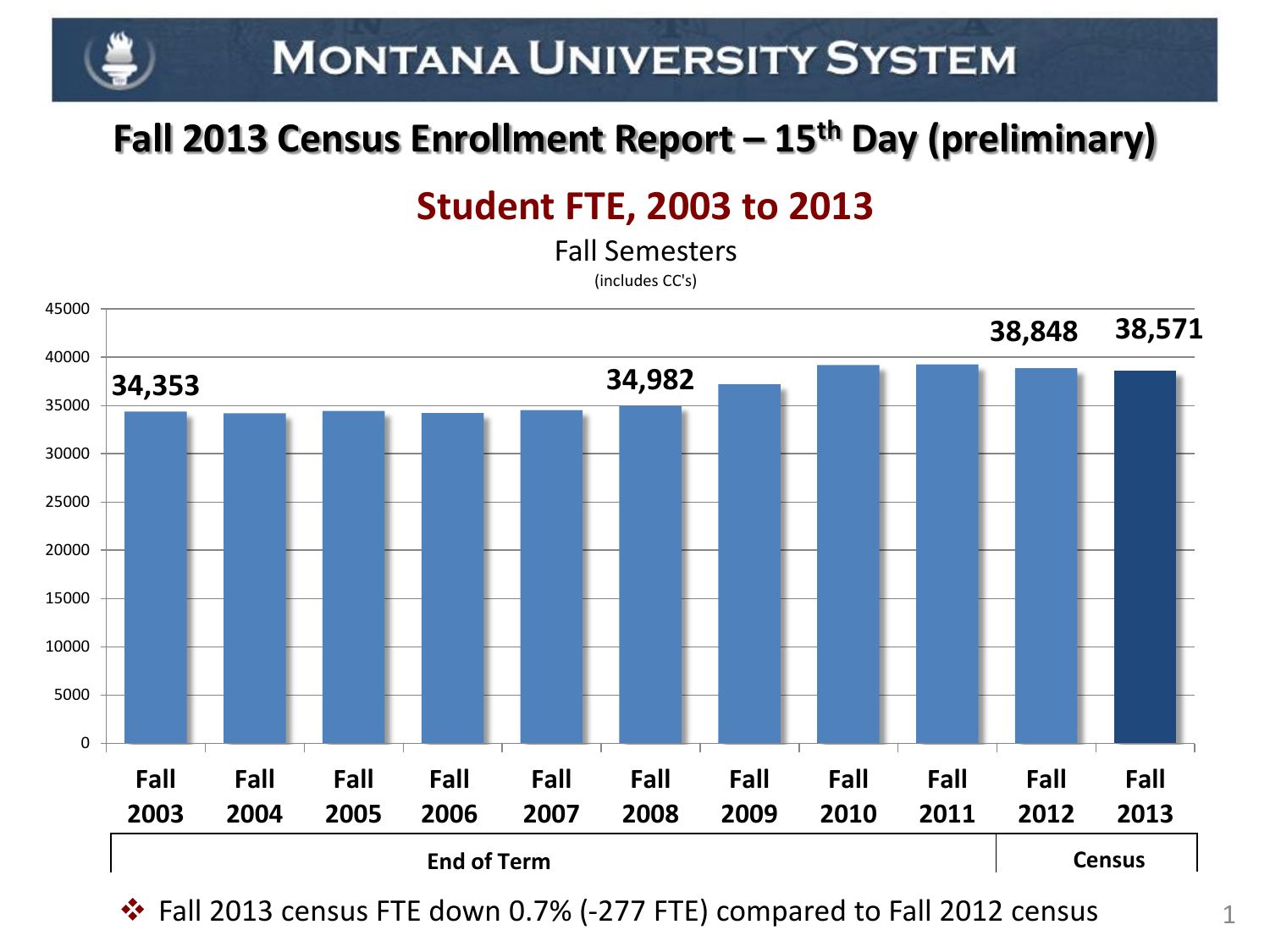

### **STUDENT FTE by Residency & Level**

|                               | 15th Day Count   | <b>DIFF</b>      |        |               |  |
|-------------------------------|------------------|------------------|--------|---------------|--|
| <b>Residency &amp; Level</b>  | <b>Fall 2012</b> | <b>Fall 2013</b> | #      | $\frac{9}{6}$ |  |
| <b>Resident Undergraduate</b> | 27,649           | 27,022           | $-627$ | $-2.3%$       |  |
| <b>Resident Graduate</b>      | 2,154            | 2,112            | $-42$  | $-1.9%$       |  |
| Non-resident Undergraduate    | 6,010            | 6,222            | 212    | 3.5%          |  |
| <b>WUE</b>                    | 2,179            | 2,350            | 171    | 7.9%          |  |
| Non-resident Graduate         | 856              | 864              | 8      | 1.0%          |  |
| <b>Total</b>                  | 38,848           | 38,571           | $-277$ | $-0.7%$       |  |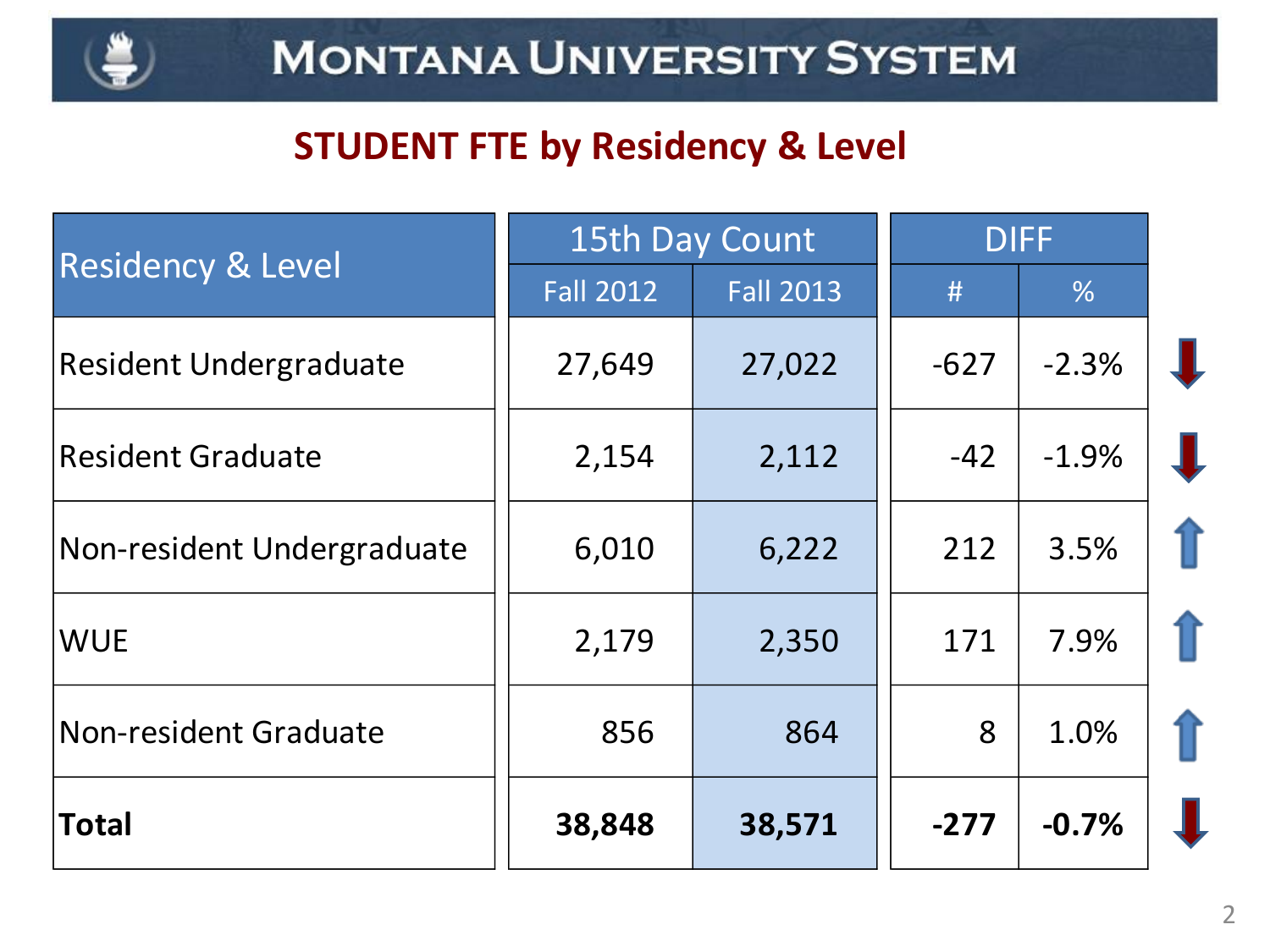

### **STUDENT FTE by Institution Type**

|                                    |                  | 15th Day Count   | <b>DIFF</b> |         |  |
|------------------------------------|------------------|------------------|-------------|---------|--|
| <b>Institution Type</b>            | <b>Fall 2012</b> | <b>Fall 2013</b> | #           | %       |  |
| Doctoral<br>(UM & MSU)             | 23,048           | 23,126           | 78          | 0.3%    |  |
| 4-year<br>(BA/MA)                  | 7,689            | 7,667            | $-22$       | $-0.3%$ |  |
| 2-year Colleges<br>(includes CC's) | 8,111            | 7,778            | $-333$      | $-4.1%$ |  |
| <b>Total</b>                       | 38,848           | 38,571           | $-277$      | $-0.7%$ |  |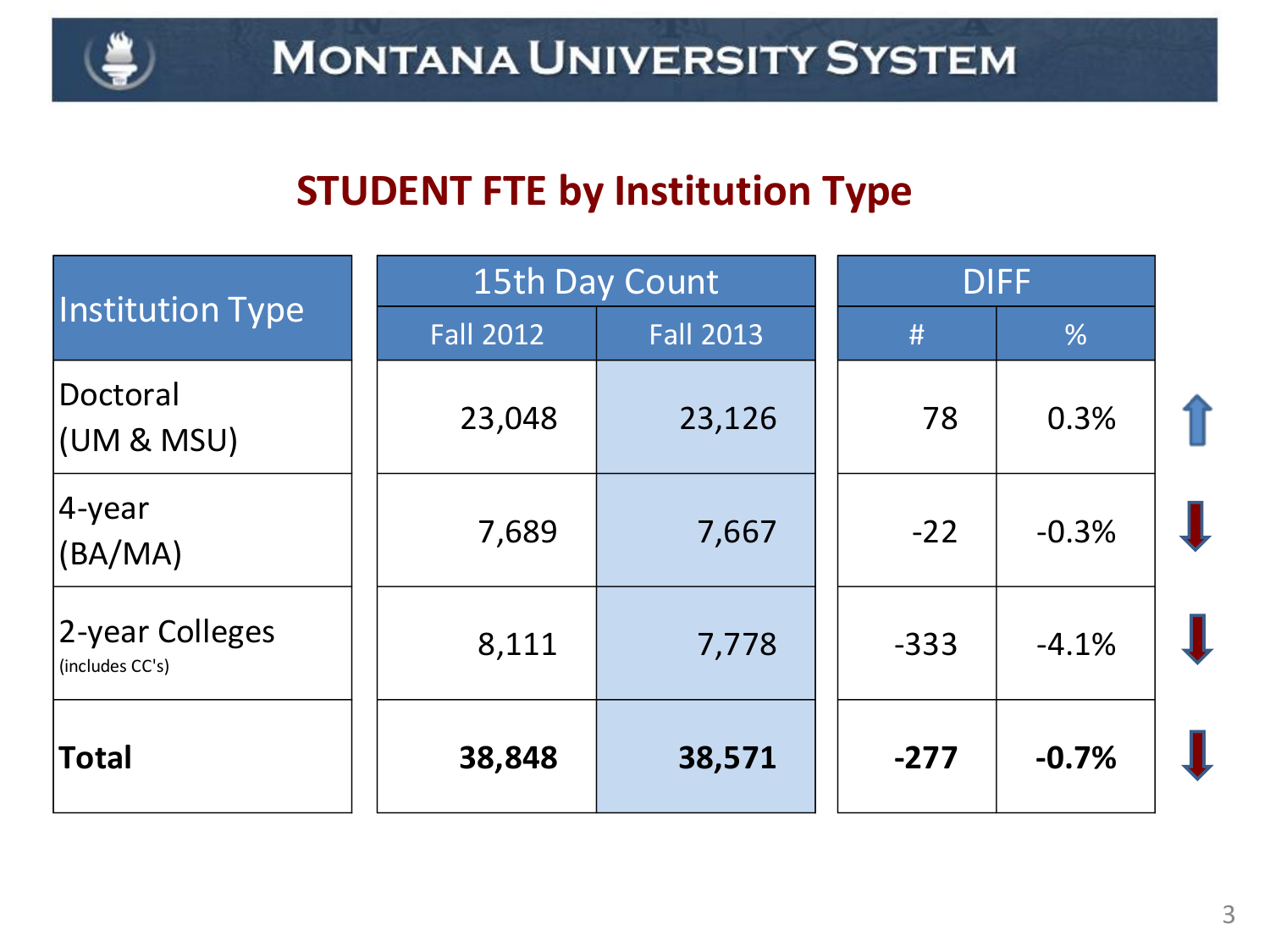

## **STUDENT FTE by Campus**

| <b>CAMPUS</b>               | 15th Day Count   |                  | <b>DIFF</b> |         |   |
|-----------------------------|------------------|------------------|-------------|---------|---|
|                             | <b>Fall 2012</b> | <b>Fall 2013</b> | #           | %       |   |
| <b>MSU Bozeman</b>          | 12,343           | 12,847           | 504         | 4.1%    |   |
| <b>Gallatin College MSU</b> | 411              | 455              | 44          | 10.7%   |   |
| <b>MSU Billings</b>         | 3,143            | 3,088            | $-55$       | $-1.7%$ |   |
| <b>City College at MSUB</b> | 938              | 909              | $-29$       | $-3.1%$ |   |
| <b>MSU Northern</b>         | 1,058            | 1,080            | 22          | 2.1%    |   |
| <b>Great Falls College</b>  | 1,256            | 1,255            | $-0.3$      | 0.0%    |   |
| <b>MSU Total</b>            | 19,149           | 19,635           | 486         | 2.5%    | 1 |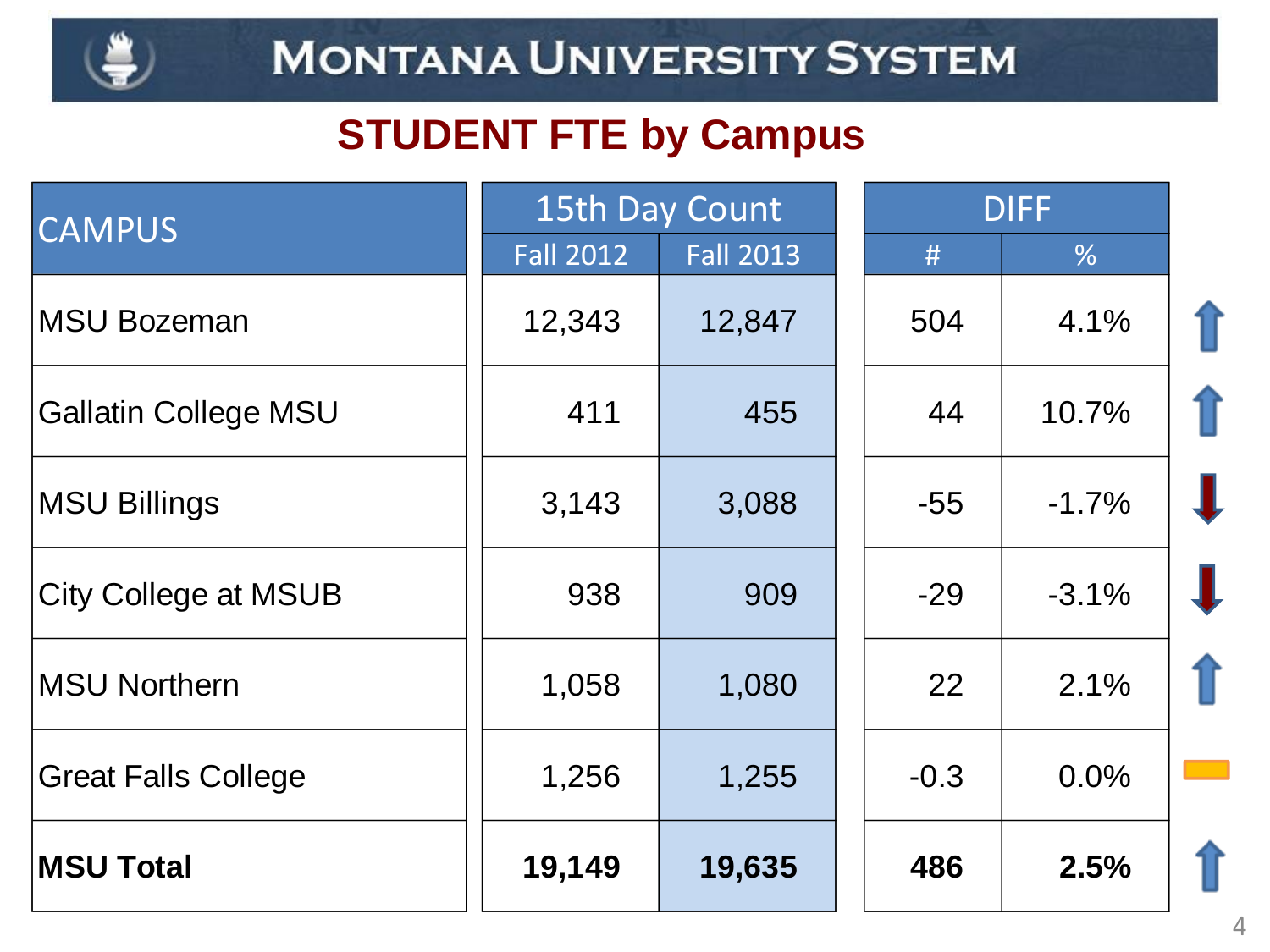

## **STUDENT FTE by Campus**

| <b>CAMPUS</b>                | 15th Day Count   |                  | <b>DIFF</b> |          |  |
|------------------------------|------------------|------------------|-------------|----------|--|
|                              | <b>Fall 2012</b> | <b>Fall 2013</b> | #           | %        |  |
| <b>UM Missoula</b>           | 10,705           | 10,279           | $-426$      | $-4.0%$  |  |
| Missoula College UM          | 1,792            | 1,685            | $-107$      | $-5.9%$  |  |
| Montana Tech                 | 2,089            | 2,135            | 45          | 2.2%     |  |
| Highlands College of MT Tech | 395              | 402              | 8           | 1.9%     |  |
| <b>UM Western</b>            | 1,399            | 1,364            | $-35$       | $-2.5%$  |  |
| <b>Helena College UM</b>     | 1,066            | 956              | $-110$      | $-10.3%$ |  |
| <b>UM Total</b>              | 17,446           | 16,821           | $-625$      | $-3.6%$  |  |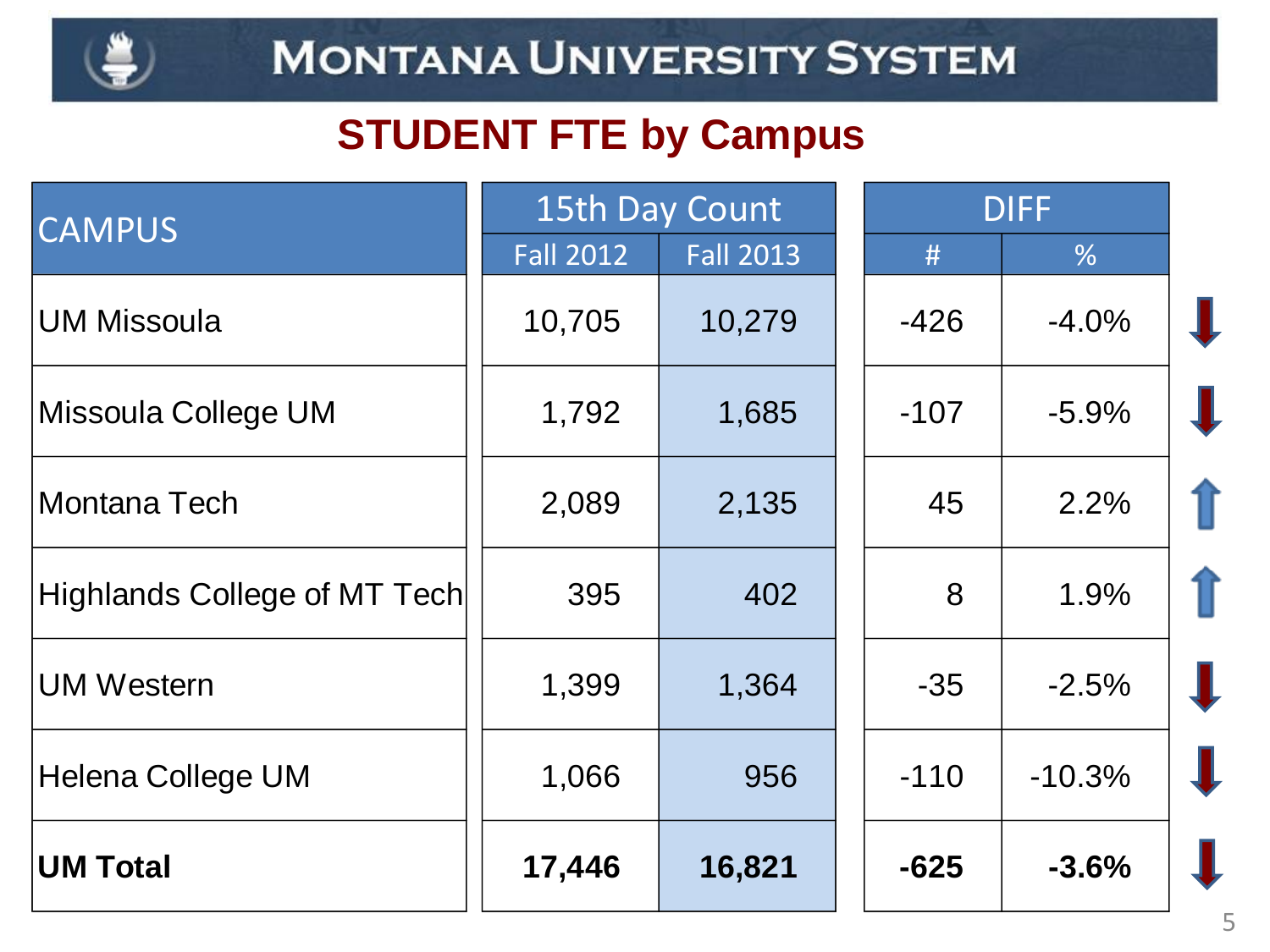

## **STUDENT FTE by Campus**

| <b>CAMPUS</b>             | 15th Day Count   |                  | <b>DIFF</b> |          |  |
|---------------------------|------------------|------------------|-------------|----------|--|
|                           | <b>Fall 2012</b> | <b>Fall 2013</b> | #           | %        |  |
| Dawson CC                 | 259              | 290              | 31          | 12.0%    |  |
| <b>Flathead Valley CC</b> | 1,627            | 1,500            | $-127$      | $-7.8%$  |  |
| Miles CC                  | 368              | 326              | $-42$       | $-11.5%$ |  |
| <b>CC Total</b>           | 2,253            | 2,115            | $-138$      | $-6.1%$  |  |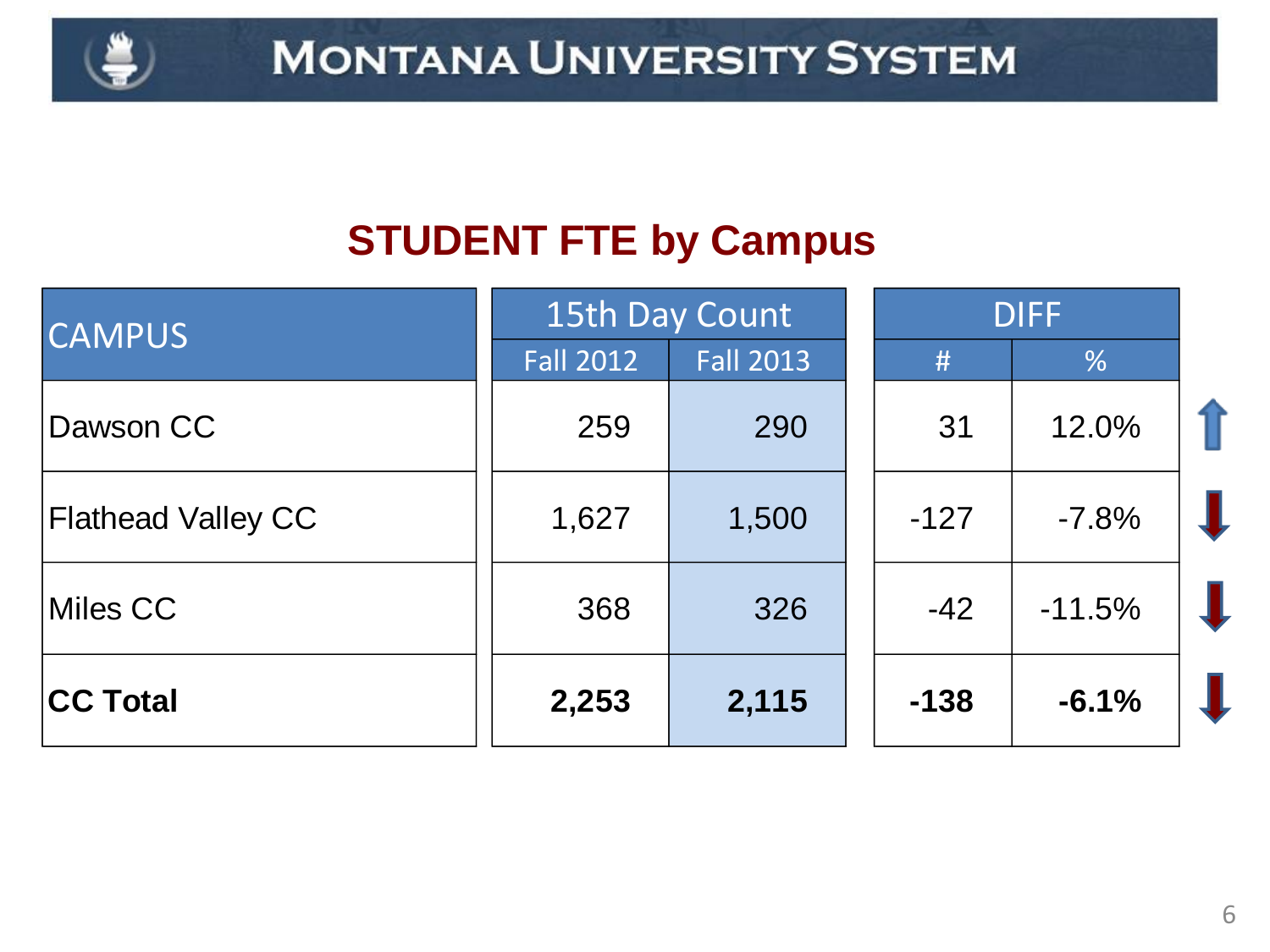

### **STUDENT PROFILE**

#### **15th Day Census (HEADCOUNT) Includes Community Colleges!**

| Demographics                                                   | 15th Day Count   |                  | <b>DIFF</b> |               |  |
|----------------------------------------------------------------|------------------|------------------|-------------|---------------|--|
|                                                                | <b>Fall 2012</b> | <b>Fall 2013</b> | #           | $\frac{9}{6}$ |  |
| <b>Total Headcount (unduplicated)</b>                          | 46,867           | 46,832           | $-35$       | $-0.1%$       |  |
| 1st-time Freshmen<br>(does not include early college students) | 7,544            | 7,522            | $-22$       | $-0.3%$       |  |
| 1st-time Freshmen,<br><b>Residents Only</b>                    | 5,551            | 5,377            | $-174$      | $-3.1%$       |  |
| $<$ 18 years                                                   | 1,230            | 1,703            | 473         | 38.5%         |  |
| 18-24 years                                                    | 29,549           | 29,467           | $-82$       | $-0.3%$       |  |
| $25-49$ years                                                  | 14,640           | 14,199           | $-441$      | $-3.0%$       |  |
| 50+ years                                                      | 1,448            | 1,463            | 15          | 1.0%          |  |
| <b>Total Headcount</b>                                         | 46,867           | 46,832           | $-35$       | $-0.1%$       |  |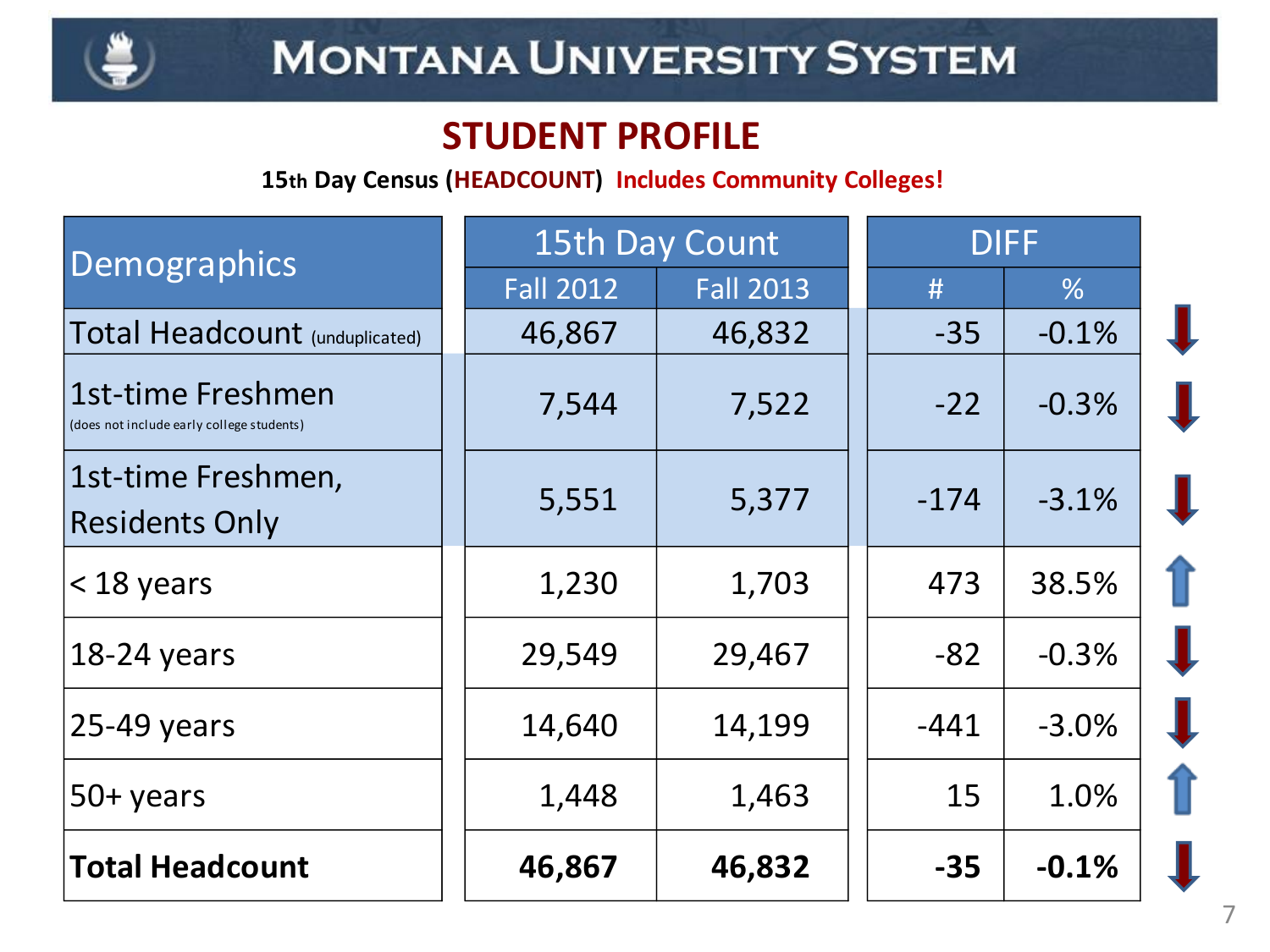

### **First-time Freshmen, Residents Only**

Fall Census, 2010 - 2013

| <b>Campus</b>              | <b>Fall 2010</b> | <b>Fall 2011</b> | <b>Fall 2012</b> | <b>Fall 2013</b> | <b>DIFF</b><br>2010 to 2013 |
|----------------------------|------------------|------------------|------------------|------------------|-----------------------------|
| MSU-Bozeman                | 1515             | 1542             | 1450             | 1570             | 55                          |
| UM-Missoula                | 1187             | 1026             | 1006             | 943              | $-244$                      |
| Missoula College           | 632              | 549              | 461              | 412              | $-220$                      |
| MSU-Billings               | 493              | 484              | 447              | 406              | $-87$                       |
| <b>Great Falls College</b> | 283              | 302              | 327              | 259              | $-24$                       |
| <b>City College</b>        | 372              | 288              | 277              | 267              | $-105$                      |
| <b>Helena College</b>      | 308              | 267              | 227              | 235              | $-73$                       |
| <b>UM-Western</b>          | 184              | 203              | 213              | 177              | $-7$                        |
| <b>MT Tech</b>             | 246              | 241              | 205              | 211              | $-35$                       |
| MSU-Northern               | 222              | 201              | 178              | 181              | $-41$                       |
| <b>Highlands Collge</b>    | 167              | 149              | 163              | 175              | 8                           |
| <b>Gallatin College</b>    | 24               | 38               | 47               | 36               | 12                          |
| Dawson CC                  | 114              | 67               | 69               | 77               | $-37$                       |
| <b>Flathead CC</b>         | 395              | 434              | 398              | 354              | $-41$                       |
| Miles CC                   | 106              | 97               | 83               | 78               | $-28$                       |
| <b>MUS Total</b>           | 6248             | 5888             | 5551             | 5377             | $-871$                      |

source: MUS Data Warehouse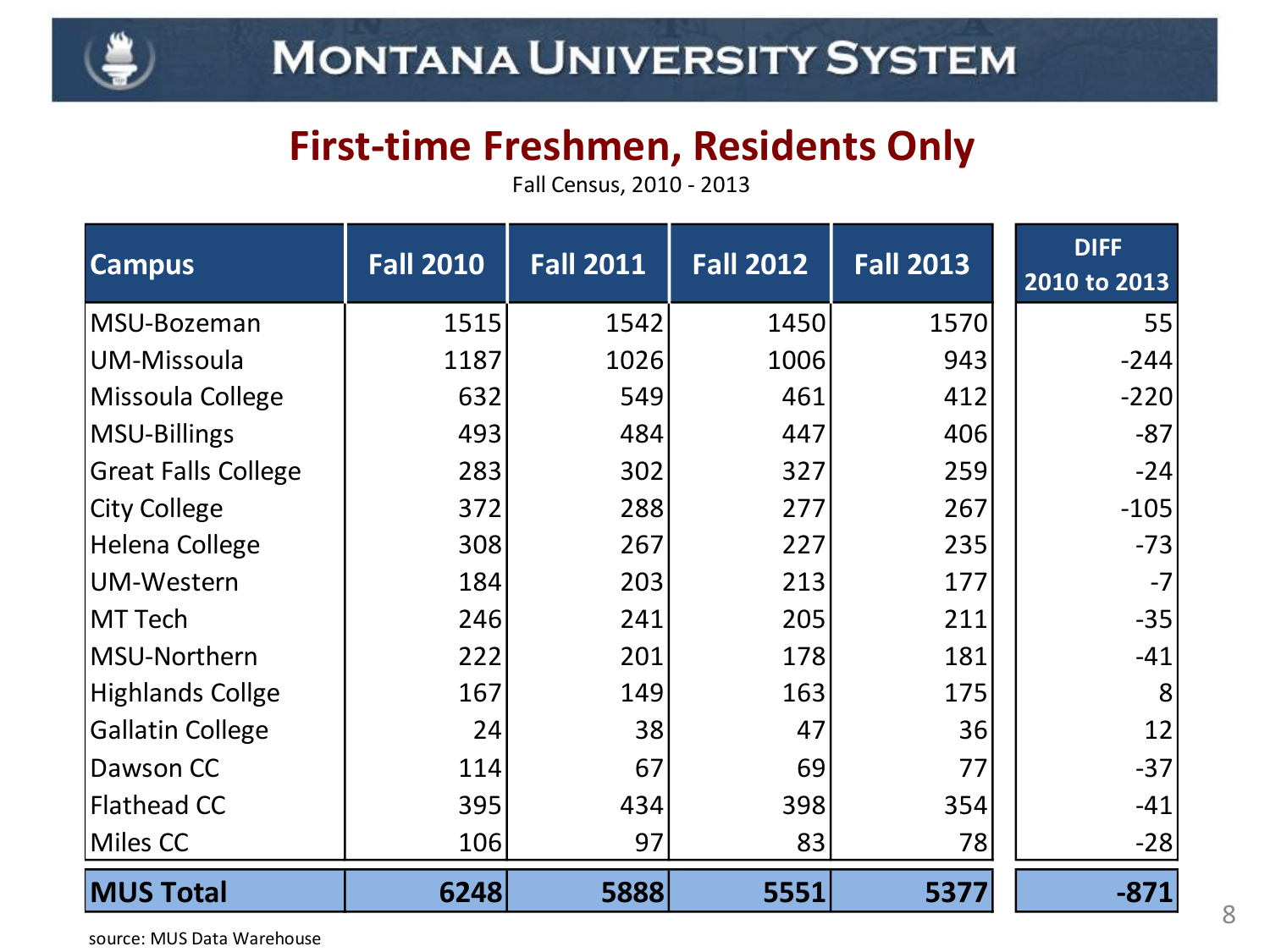

# **MONTANA UNIVERSITY SYSTEM**

## **Dual Enrollment Headcount**

Unduplicated count of high school students enrolled in at least one college course (end-of-term count)



\*census data, not official until EOT count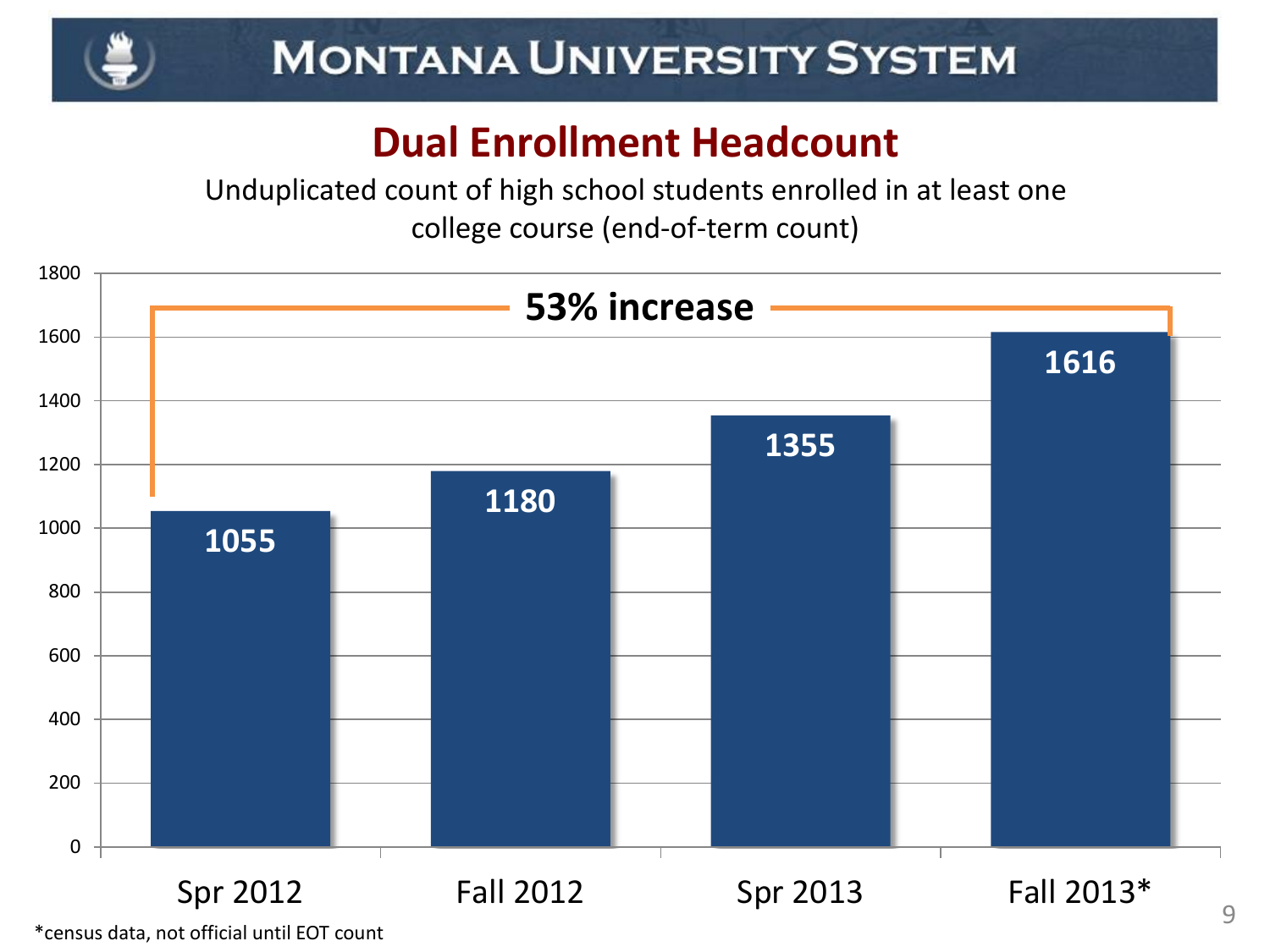# **MONTANA UNIVERSITY SYSTEM**

### **Montana Public High School Graduates**

source: WICHE, Knocking at the College Door: Projections of High School Graduates



Montana, as well as the entire nation, will experience a modest decline in the production of high school graduates due to a reduction in births following the Baby Boom Echo (WICHE). Beginning in 1991 the number of live births in the US declined slightly and remained lower for about 10 years.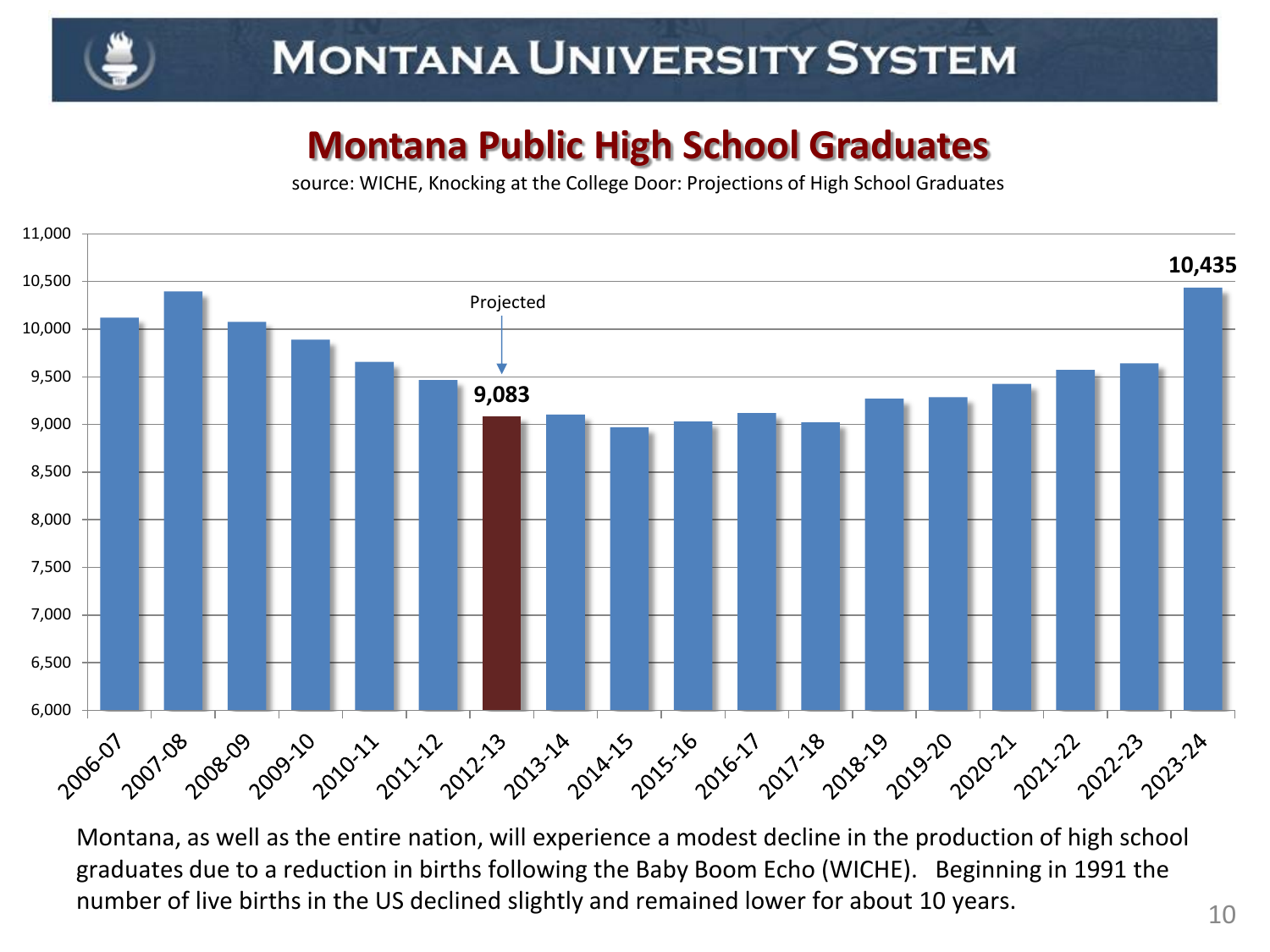### **Live Births per Year in the U.S.**

source: National Center for Health Statistics